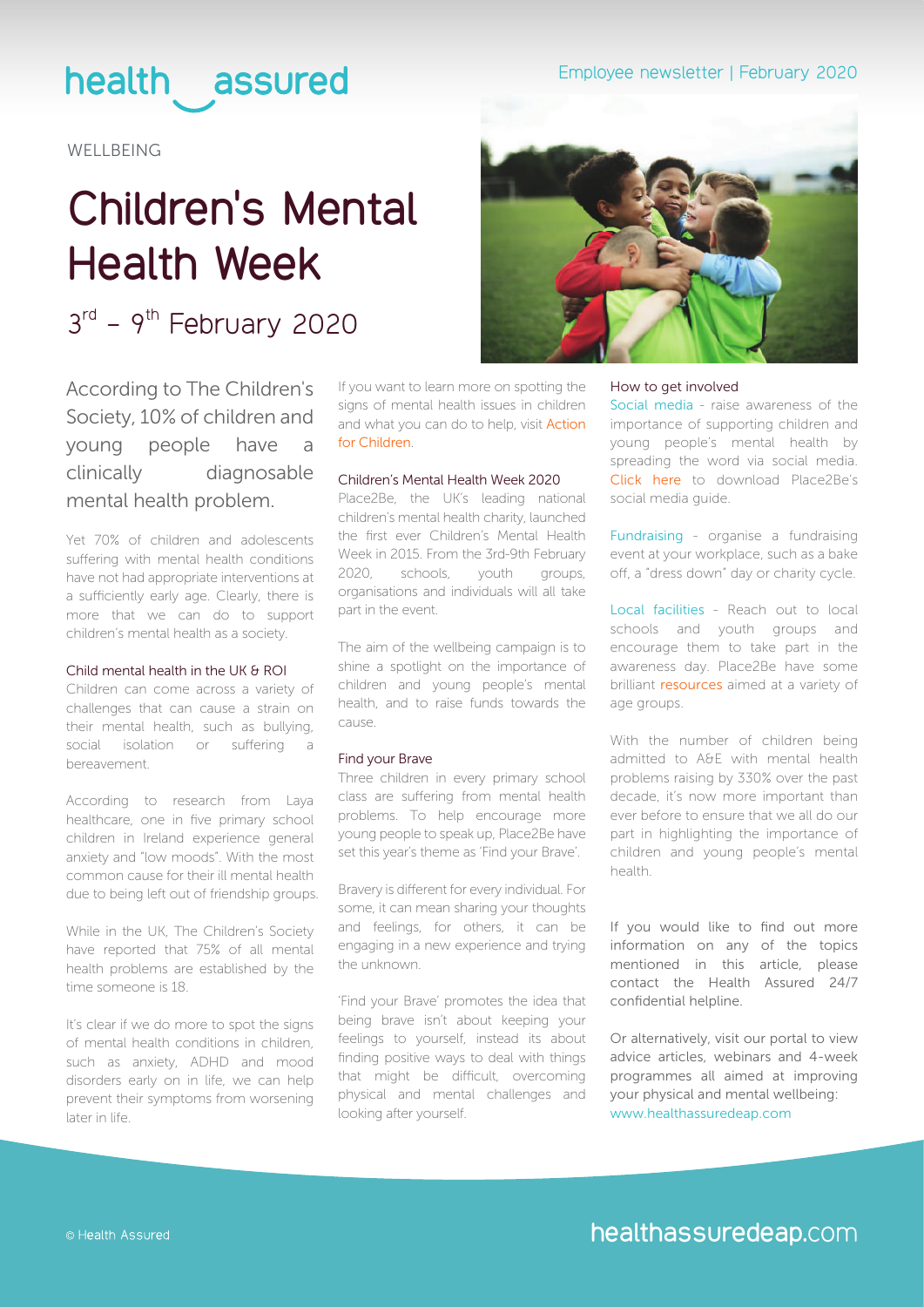## health assured

### Employee newsletter | February 2020

TOPICAL

## **Time to Talk Day**  6<sup>th</sup> February 2020



On 6th February 2020, we acknowledge Time to Talk Day (TTTD) - a campaign created by UK mental health charity Time to Change.

The aim of the campaign is to encourage more people to break the stigma that surrounds mental health and talk more openly about their emotional wellbeing.

Whether it be in your workplace, at home or at social events, Time to Change believe there are always opportunities for you to check in and ask about a person's mental health. And with [reports](https://www.mentalhealth.org.uk/publications/fundamental-facts-about-mental-health-2016) estimating that 1 in 6 people experience a mental health problem each week, it's likely that someone close to you could be suffering in silence.

#### Tips for talking about mental health

If you are concerned about a friend, colleague or family member's mental health, you may not be sure on what you can do to help. You may be tempted to ignore the issue and hope

they come to you for support, or you might be worried that by talking about the issue, you could make it worse.

However, talking to someone and acknowledging their issues is often the first step for people confronting their mental health problems.

If you are unsure on how to start that first conversation about mental health, here are a few tips:

#### 1. Don't try to diagnose

Although you want to help as much you can, try not to make assumptions about the person's issues and diagnose the problems yourself. This can only be done by a medical professional or trained counsellor.

#### 2. Ask twice

How many times do you answer half-heartedly to the question "how are you?". By asking the question twice, you will let the person know that you are truly interested in their mental health.

#### 3. Listen carefully

Let them lead the conversation and acknowledge what they are saying by nodding or repeating certain phrases to ensure you have understood it. You may not agree with everything they are saying, but it will show that you respect their feelings.

#### 4. Communicate in different ways

Talking face-to-face can be beneficial as you can read a persons body language or reassure them with physical contact such as a hug or holding their hand. However, some people may prefer to



share their feelings via text, email or social media instead.

#### 5. Respect their answers

Despite your best efforts, some people may not be ready to talk about what they're going through. You have to respect that and know that they will be more likely to ask for your help if they are struggling in the future.

#### How do I get involved?

Pledge wall: Get your workplace involved with TTTD by erecting a [Time](https://www.time-to-change.org.uk/champions/portal/activities/pledge-wall) [to Change pledge wall](https://www.time-to-change.org.uk/champions/portal/activities/pledge-wall) in a communal area. Here, your colleagues can write their own pledges - creating a wall of support for ending mental health stigma. This is a low-cost activity that can help start mental health conversations at work.

For more ideas and online resources, [click here](https://www.time-to-change.org.uk/time-talk-day/resources-your-event) to access the TTTD 2020 page on the Time to Change website. Here, you can find multiple info packs and order forms to obtain your free promo materials.

If you would like to find out more information on any of the topics mentioned in this article please contact the Health Assured 24/7 confidential helpline.

Or alternatively, visit our portal to view advice articles, webinars and 4-week programmes all aimed at improving your physical and mental wellbeing: [www.healthassuredeap.com](https://healthassuredeap.co.uk/)